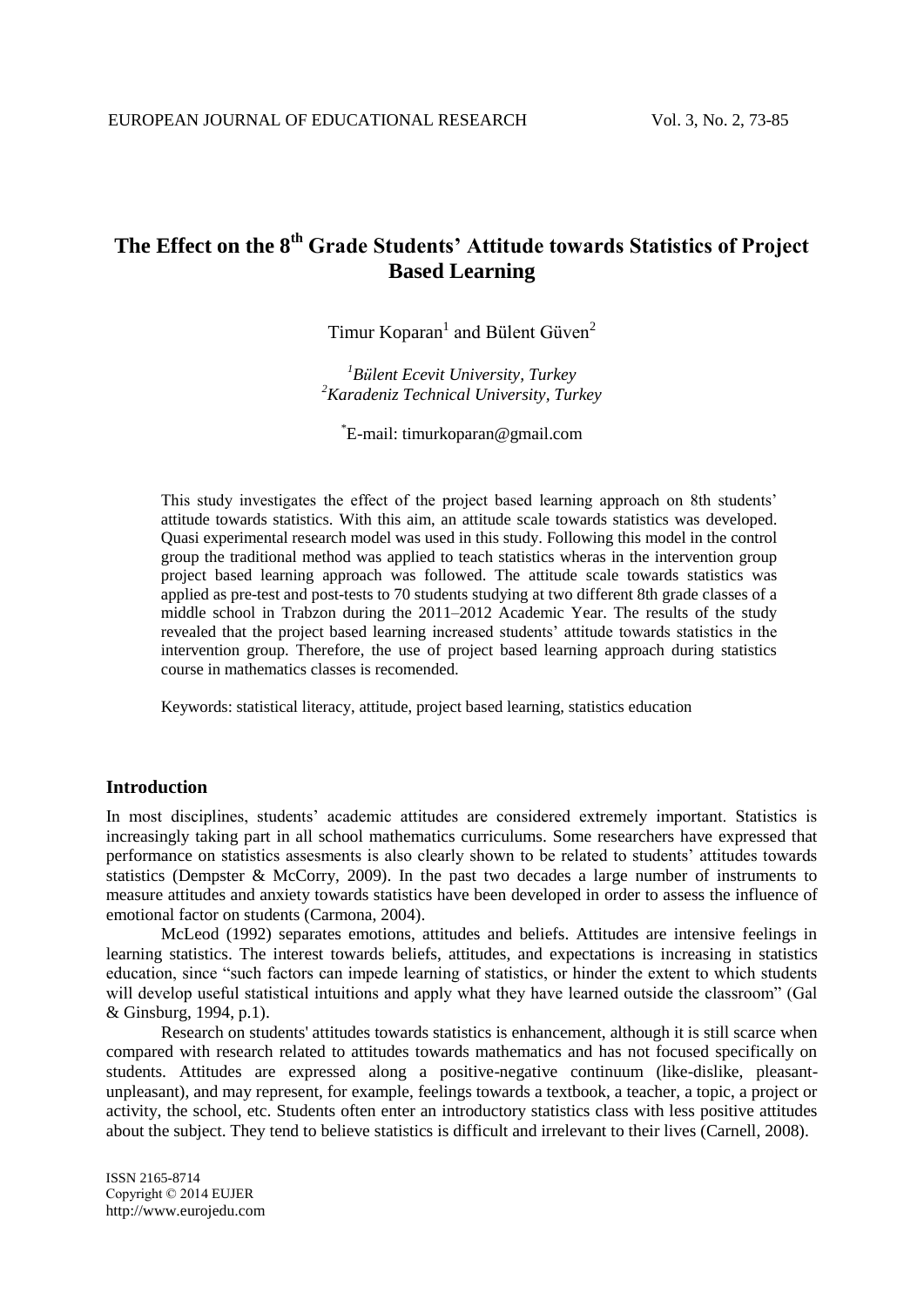### **Conceptual Framework**

Researchers and statistics educators consistently suggest that students will learn statistics more effectively by conducting projects through which they actively engage in a broad spectrum of tasks integral to statistical inquiry, in the authentic context of a real-world application (Bailey, Spence,  $\&$ Sinn, 2013).

Project-based learning is the learning method that places students at the center of the learning process. It is widely used to replace the traditional teaching method in which the teacher, who is the center, strictly follows the teaching plan. In a project-based learning classroom, the teacher leads the students to the learning that they desire or to the learning which follows the project objectives. The project-based learning process thus involves an in-depth learning process with systematic learning management to get useful and applicable results, to create motivation, and to reinforce necessary living skills (Buck Institute for Education, 2010; Harris & Katz, 2001; Moursund, 1999). Project-based learning has complicated working procedure and requires more time for operation. However, it is flexible and the learning process involves interaction and cooperation among learners, between learners and teachers. More importantly, when the teacher implements the project and the project is completed, the learners will feel proud of themselves. This generates motivation to learners to perform better projects in the future (Jung, Jun, & Gruenwald, 2001). In a project-based learning classroom management, students are divided into groups of different sizes. For smaller groups, all students will have equal roles and responsibility in creating the project. The project enables learners to deeply understand the ideology and standard of project-making. It can reinforce lifelong working skills and behavior. The project also provides the learners with an opportunity to solve community problems, survey future careers, consult specialists and communicate with the intellectuals using internet technology. The learners can also present their projects to the target groups outside of the classroom. The project can also motivate other low-motivated learners, who view studying as boring and useless, to see the significance and value of learning (Buck Institute for Education, 2010).

The present study was designed to examine the effect of projects based learning approach to students' attitude towards statistics (ATS). This paper reports on the size of the change that (14–15 years old) students' attitudes towards statistics using the new approach. Thus, the research question guiding the present analysis was as follows: Does the use of project based learning approach in statistics course have a positive impact on student's ATS?

### **Methodology**

Quasi-experimental research model was used in this study. In experimental models, the data to be observed are produced directly under the control of the researcher with the aim of determining causeeffect relationships. In some cases, it may be impossible to randomly assign individuals to experimental and control groups. Quasi-experimental research model is used in these cases. In this model, individuals are not randomly assigned to intervention and control groups. Quasi-experimental research model is also used when existing educational system does not allow randomly assigning students to groups.

### *Participants*

The study took place during the 2011–2012 Spring semester in two  $8<sup>th</sup>$  grade mathematics classrooms in urban middle school in Trabzon city of Turkey. The study group consists of 35  $8<sup>th</sup>$  grade (14–15 years old) students studying in two different classes. Of the 70 students who participated in the study, 35 were in the control group. The remaining 35 students were in the intervention group. In order to keep the inevitable variations introduced by differences between groups under control, a quasi-experimental design was employed. Control group is performed statistics course without using projects. Project based learning approach was applied on experimental group. Projects used were student-defined and authentic in that students selected their own variables, crafted their own research questions, and collected and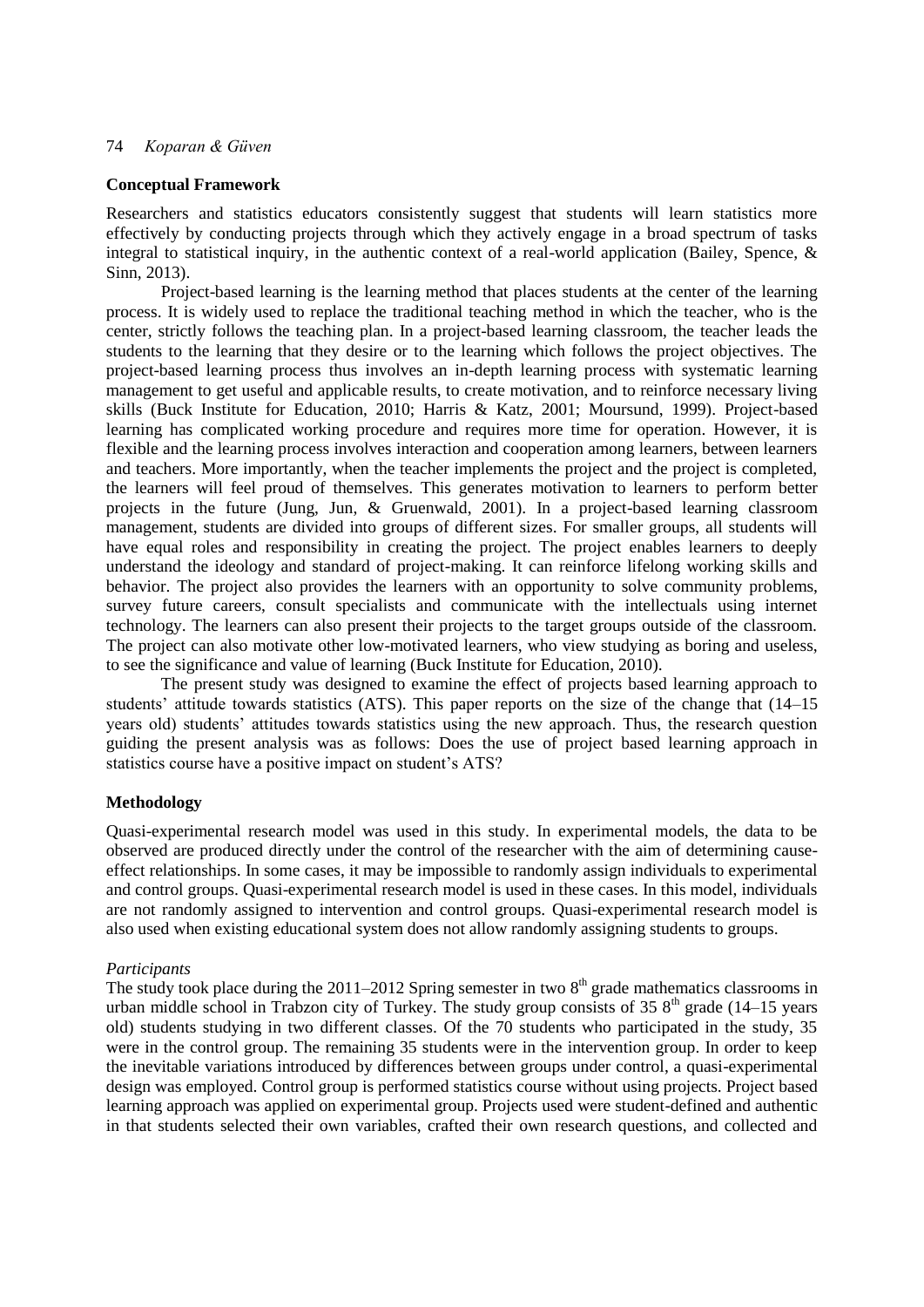analyzed their own data sets. Students usually conducted these projects in groups of three. These two groups were comprised. Thus, this study aimed to evaluate the effect on students' ATS of project based learnıng approach.

### *Prosedure*

Project based learning approach was applied on experimental group. Control group is performed statistics course without using projects. These two groups were comprised. Thus, this study aimed to evaluate the effect on the 8th grade students' attitude towards statistics of project based learning by investigators. For this aim groups were created heterogeneously in the experimental group. Groups of students were recruited from three students. Groups were held with the teachers at certain times. Projects include statistical gains and they were selected from real life and familiar context. Students were given about one month to prepare projects. Students crafted their own research questions, collected and analyzed their own data. They used appropriate data representations and they made predictions and inferences from the data. At the end of this term, each group presented their projects in front of other students. Each group gave a presentation about 20 minutes. These presentations were recorded with camera. Traditional teaching methods were used in control group and teacher supported lesson with exercises and examples. Some of the topics students have chosen to investigate include:

- The average monthly income and expenses of a family.
- Statistics of the blood groups of students.
- Turkey super league teams score statistics.
- How many seconds 100 meters is run?
- Students' height and weight statistics.
- Students' success in math classes.
- Trabzon Airport aircraft and passenger statistics.
- Waste in our invironment.
- Statistics of daily activity.
- Usage statistics for internet and mobile phone TV.
- Popular career statistics in class.

The structured activities supply the basic statistical concepts and skills. The research project motivates students to become responsible for the construction of their knowledge of statistical concepts and methods of inquiry, and provides them with a sense of relevancy, enthusiasm, and ownership.

### *Data Collection*

The data in this study are collected using the ATS for students'attitude. In our research, each statement was valued in a range from 1 to 5, where 1 indicates "Strongly Disagree" and 5 indicates "Strongly Agree". Negative statements were coded reversely. The ATS was developed by the researchers after relevant literature review. All use statements for which respondents mark their agreement or disagreement on 5-point or 7-point Likert-type scales. The most commonly mentioned and used include: Statistics Attitude Survey (Roberts & Saxe, 1982), Statistical Anxiety Rating Scale (Cruise, Cash, & Bolton, 1985), Attitudes Towards Statistics (Wise, 1985), Survey of Attitudes Toward Statistics (Schau, Stevens, Dauphinee, & Del Vecchio, 1995; Dauphinee, Schau & Stevens, 1997). Draft form (32 items) was prepared as result of review of the previous studies. Developed scale was then examined by two mathematics educators and two mathematics teachers. Teachers and academicians confirmed that the scale may appropriately serve the aim of the study. The draft form was applied to 76,  $6<sup>th</sup>$  grades, 64,  $7<sup>th</sup>$  grade, 100,  $8<sup>th</sup>$  grade-240 in total- students in a primary school in Trabzon province in 2010-2011 academic year. Using the data gained, the validity and reliability of the scale were analysed. In the reliability analysis, Cronbach-alfa internal coefficient of consistence, splithalf reliability, item-total correlations, t test for the test of item means point difference of lower and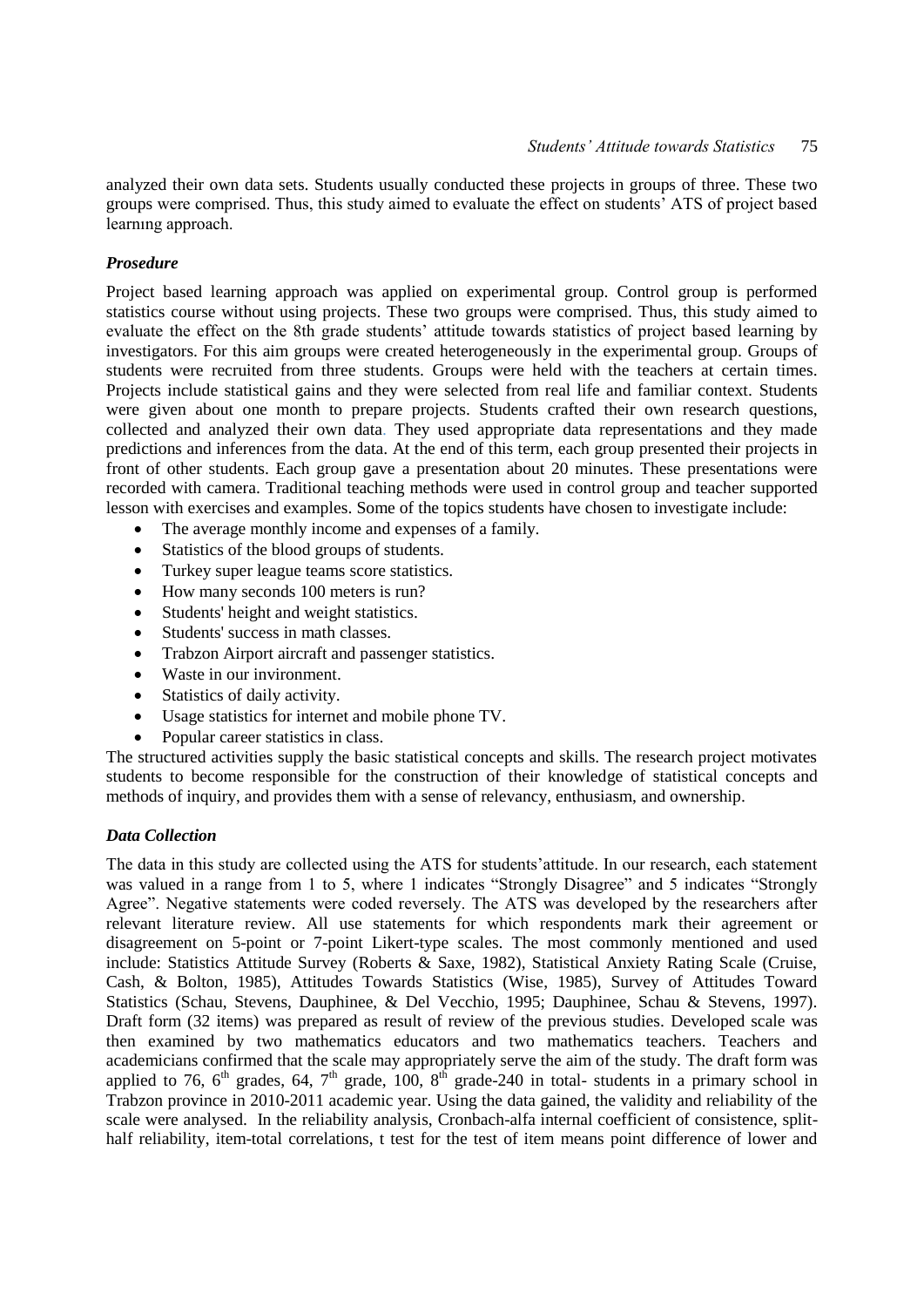upper groups; and in the validity analysis, results of factor analysis were evaluated. As a consequence a 20-items valid and reliable scale *(α=0,815)* was gained. The developed scale was used in this study.

#### *Data Analysis*

The data were analysed using Rasch (1980) measurement techniques, which allowed both students' performance and item difficulties to be measured using the same metric and placed on the same scale. Rasch calibration was used to evaluate the fit of data to the unidimensionality of the Rasch model and for the construction of the ATS. The 20 items were analyzed using the rating scale model. The Rasch rating scale model (Wright & Masters, 1982) was used to provide estimates of person and item scores for the used efficacy scale. This analysis was performed via *Winsteps 3.72* program (Linacre, 2011).

The scale so produced is a genuine interval scale that allows comparision of person performance on the set of items used (Bond & Fox, 2007). Each item score was then transcribed to an individual student data line within a larger data file inclusive of all children's performances (see Figure 3). Each data line consisted of the following types of data: the first two digits indicate the participant's identifying code; the following 20 digits represent the participant's score on the 20 ATS of number items (see example below).

### 12 35533434353351314342

Each data line represents the transformation of qualitative data to quantitative data, which can then be subjected to Rasch analysis. The statistical analysis was completed using Winsteps software (Linacre, 2011), a computer program developed from Rasch principles. Rasch models of measurement use the interaction between persons (cases) and items to place both persons and items on a single measurement scale. The unit of measurement is the logit, the natural logarithm of the odds of success.

The usual meausre of fit reported is the infit mean square and outfit mean square statistic (The most ideal value is 1.00), acceptable levels of fit lie between 0.5 and 1.7 (Bond & Fox, 2007). The standardised fit measured fit measure provides a z statistic, providing the statistical significance of the fit figure, using the usual accepted values of  $\pm 2.00$ . The Person Separation Reliability indicates the extend to which the set of items separates the persons along the scale. It has an ideal value of 1, and values above approximately 0.7 provide acceptable separation, allowing persons to be compared onthe basis of their measured ability. Estimates of person ability were obtained in logits. Logit is logarithm of the odds of succes. Item (*R*I) and Person (*R*P) Separation Reliabilities indicate the extent to which the test provides a wide spread of items or persons along the variable, and avoids a "ceiling" or "floor" effect. These statistics provide a measure of internal consistency. Cronbach alpha statistics were also obtained as a measure of the reliability of the test.

Two mean square fit statistics are used to determine how well individual items fit the Rasch model. These statistics assess the extent to which unpredicted responses to an item are given by students whose position in the hierarchy, as determined by their academic self-concept is either close to the item's position (Infit statistic) or far from the item's position (Outfit statistic) in the hierarchy of items. For the data to fit the model adequately, it is generally recommended that the two fit statistics range from 0.6 to 1.4 (Bond & Fox, 2001). Fit statistics higher than 1.4 and below 0.6, respectively, indicate too much and too little variation in response patterns. Items with poor fit statistics should be considered for removal from the instrument.

### **Findings**

In this part, the data obtained from the ATS were analyzed using Winsteps 3.72 computer programme and the results were presented as summary statistics, infit and outfit values for items, person measures, person item maps, t test and covariance analysis.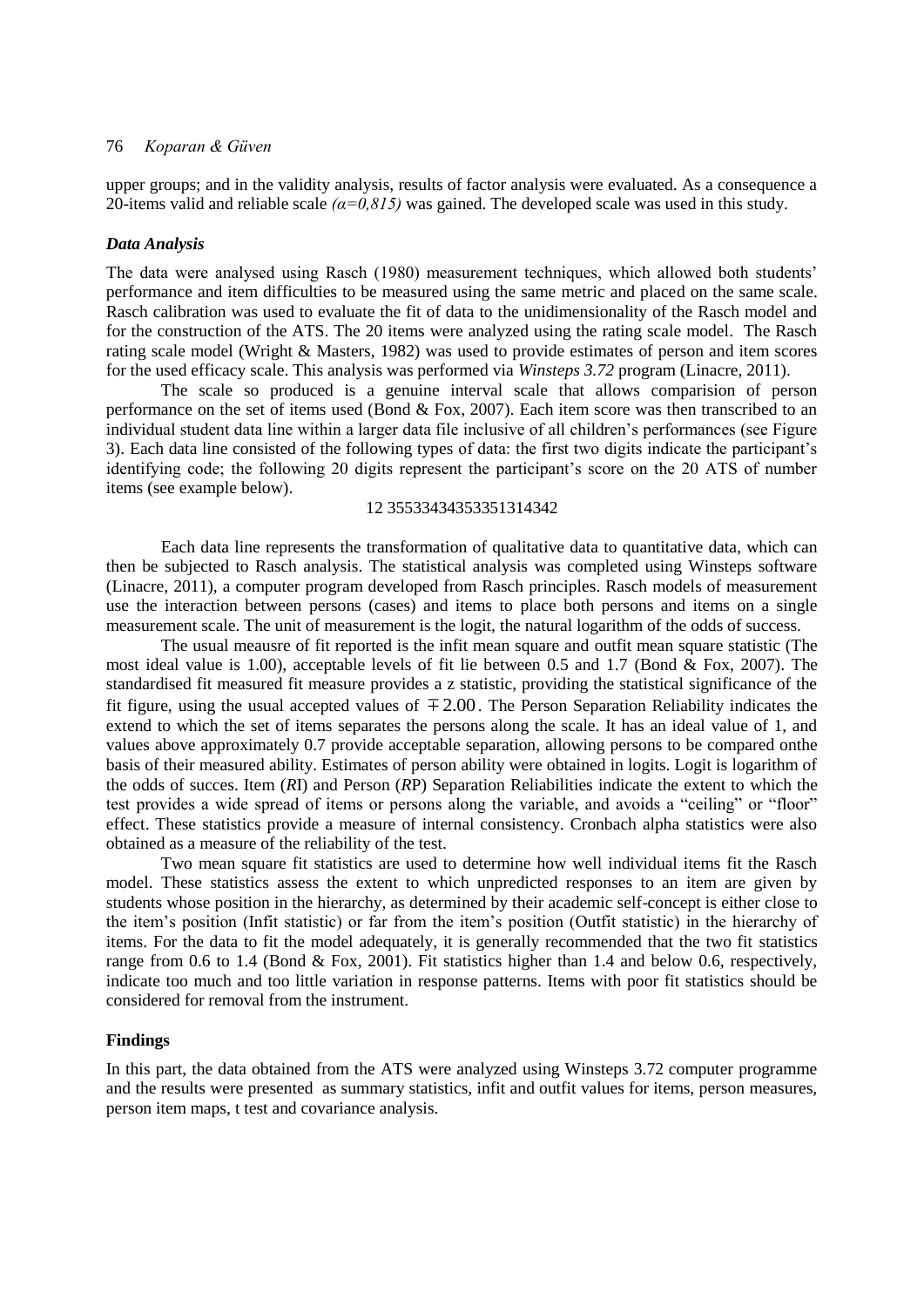The Rasch model was applied to the responses of 70 students to the A in its original form of 20 items. First, the item and person separation and reliability were examined prior to any interpretations of the data. The person separation and reliability values for the data were 2.00 and 0.80 respectively. This person separation indicates the number of groups the students can be separated into according to their abilities. Considering the moderate sample size, person and item reliabilities are acceptable for the analysis to continue. Table 1 shows summary statistics.

|  |  | Table 1. Summary statistics |  |
|--|--|-----------------------------|--|
|--|--|-----------------------------|--|

|      | Summary of 20 Measured (Non-extreme) Person |       |                          |         |      |        |      |        |  |  |
|------|---------------------------------------------|-------|--------------------------|---------|------|--------|------|--------|--|--|
|      | Total                                       |       | Model<br>Infit<br>Outfit |         |      |        |      |        |  |  |
|      | Score                                       | Count | Meausre                  | Error   | mnsq | zstd   | mnsa | zstd   |  |  |
| Mean | 75.8                                        | 20.0  | .65                      | .23     | 1.05 | .0     | 1.04 | J.     |  |  |
| S.D. | 12.4                                        | .0    | .61                      | $.08\,$ | .47  |        | .45  |        |  |  |
| Max. | 98.0                                        | 20.0  | 2.58                     | .65     | 3.01 | 3.7    | 2.88 | 3.5    |  |  |
| Min. | 43.0                                        | 20.0  | $-.60$                   | .18     | .18  | $-5.0$ | .18  | $-5.0$ |  |  |

 REAL RMSE .27 TRUE SD .54 SEPARATION 2.00 Person RELIABILITY .80 MODEL RMSE .24 TRUE SD .56 SEPARATION 2.29 Person RELIABILITY .84

Person RAW SCORE-TO-MEASURE CORRELATION = .89 CRONBACH ALPHA (KR-20) Person RAW SCORE "TEST" RELIABILITY = .85

|      |                               |                              | Summary of 20 Measured (Non-extreme) Item |       |        |                                          |      |        |
|------|-------------------------------|------------------------------|-------------------------------------------|-------|--------|------------------------------------------|------|--------|
|      | Total                         |                              | Model                                     | Infit | Outfit |                                          |      |        |
|      | Score                         | Count                        | Meausre                                   | Error | mnsq   | zstd                                     | mnsq | zstd   |
| Mean | 533.0                         | 140.0                        | .00                                       | .08   | 1.00   | .0                                       | 1.04 |        |
| S.D. | 32.3                          | .0                           | .21                                       | .00   | .18    | 1.6                                      | .20  | 1.5    |
| Max. | 592.0                         | 140.0                        | .46                                       | .09   | 1.29   | 2.5                                      | 1.34 | 2.3    |
| Min. | 456.0                         | 140.0                        | $-.41$                                    | .07   | .66    | $-3.4$                                   | .65  | $-2.9$ |
|      |                               | <b>REAL RMSE .08 TRUE SD</b> |                                           |       |        | .19 SEPARATION 2.27 Item RELIABILITY .84 |      |        |
|      | <b>MODEL RMSE .08 TRUE SD</b> |                              |                                           |       |        | .19 SEPARATION 2.36 Item RELIABILITY .85 |      |        |

All items fit the expectations of the Rasch model. In other words, all items had zstd infit and/or outfit statistics between -2 and 2 (Table 1). Fit to the model, of both items and persons, was evaluated using the infit mean square (Imsq) statistic and the standardized infit (Infit t). The acceptable values lie between 0.6 and 1.4 (Bond & Fox, 2007) with an ideal value of 1.00. For both items (Imsq<sub>I</sub> = 1.00, s.d. =.18; Infit  $t = .0$ ) and persons (Imsq<sub>P</sub> = 1.05, s.d. =.47; Infit  $t = .0$ ) the overall fit was acceptable indicating that the performance tasks were composed of items that worked together consistently to measure a single unidimensional construct, and that the students who responded to the task did so in ways that were coherent with the intentions of the task developers. Reliability figures were also satisfactory ( $R$ I = 0.84;  $RP = 0.80$ ; Cronbach alpha = 0.85) is indicating that the internal consistency of the tasks was good. These findings indicated that all items worked together to measure a single underlying construct, and the persons who attempted the tasks performed in expected ways. The Person Separation Reliability indicates the extend to which the set of items separates the persons along the scale. It has an ideal value of 1, and values above approximately 0.7. Looking at the Table 1 person separation is good (2.00), provide acceptable separation, allowing persons to be compared on the basis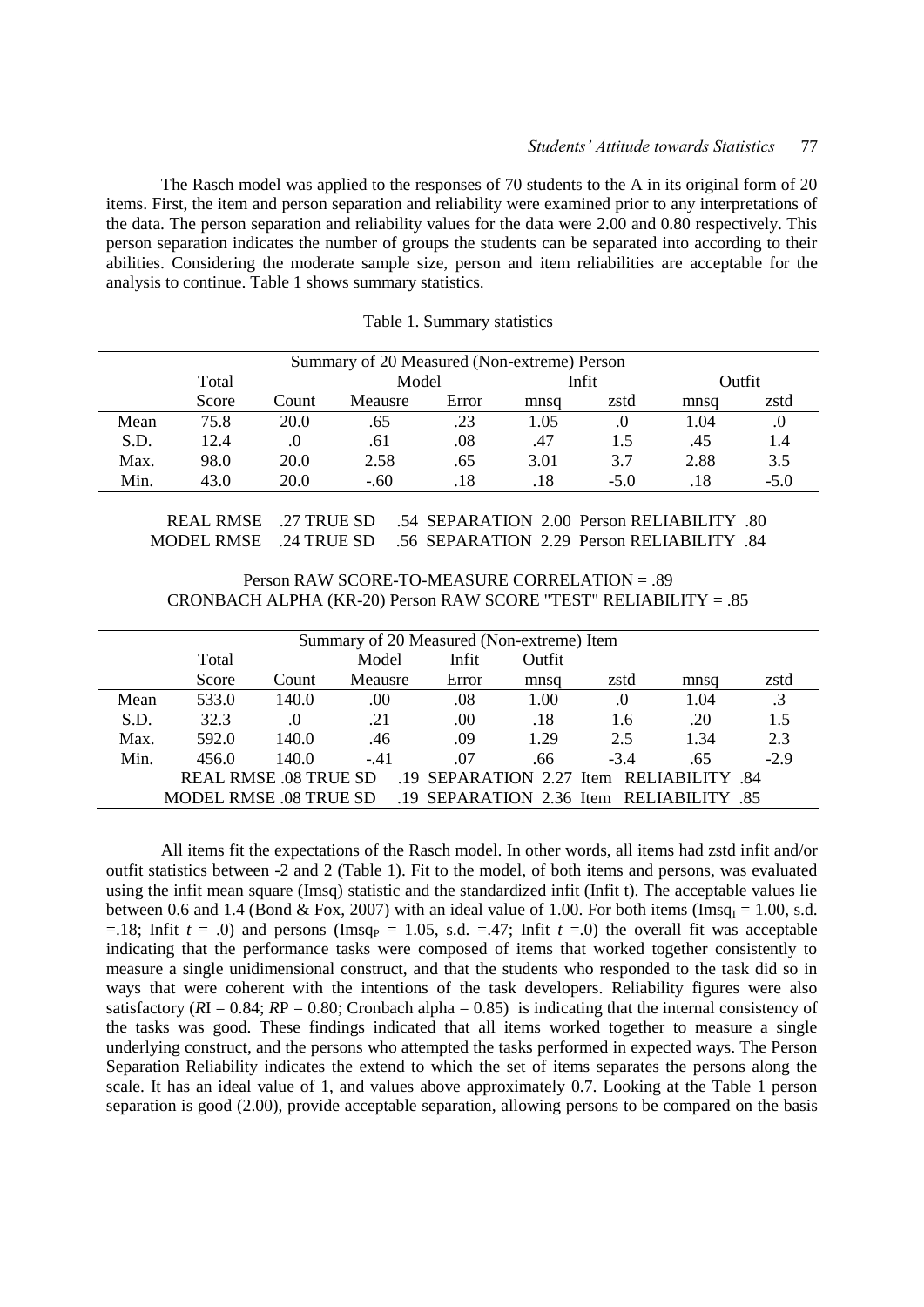÷

 $\overline{a}$ 

of their measured ability. Fit statistics were also obtained for items. Table 2 summarizes fit statistics of ATS' items.

| Item           | Items                                                                                                     | Infit<br><b>MNSQ</b> | Outfit<br><b>MNSQ</b> |
|----------------|-----------------------------------------------------------------------------------------------------------|----------------------|-----------------------|
| $\mathbf{1}$   | I don't use statistics in my daily life.                                                                  | .96                  | 1.25                  |
| $\overline{2}$ | I can interpret the graphics in newspapers and magazines.                                                 | .86                  | .78                   |
| 3              | I enjoy studying statistics.                                                                              | .95                  | 1.24                  |
| $\overline{4}$ | People see many different uses of statistics on newspapers, TVs and in-<br>ternet.                        | .79                  | .84                   |
| 5              | Tables in newspapers appeal my attention because I know very well<br>how to interpret them.               | .93                  | .87                   |
| 6              | I don't have difficulty in understating the presented statistics during the<br>elections.                 | .93                  | .99                   |
| $\overline{7}$ | I didn't have difficulty in understanding the statistics shown on TV dur-<br>ing the latest elections.    | .94                  | .90                   |
| 8              | Understanding the statistics doesn't provide benefits for customers.                                      | 1.29                 | 1.34                  |
| 9              | I am aware that statistics is used in medicine                                                            | 1.00                 | 1.01                  |
| 10             | Many problems could be solved easily by using statistics.                                                 | .84                  | .80                   |
| 11             | Knowing statistics is nothing to the politicians.                                                         | 1.28                 | 1.18                  |
| 12             | Statistics could be necessary as a part of my job in the future.                                          | 1.15                 | 1.15                  |
| 13             | Statistical skills make me more supported                                                                 | .66                  | .65                   |
| 14             | Statistics is not beneficent for every job.                                                               | 1.28                 | 1.28                  |
| 15             | Statistical thinking is applicable except for work life.                                                  | 1.17                 | 1.16                  |
| 16             | Statistics has nothing to do with my life.                                                                | 1.22                 | 1.20                  |
| 17             | Most people have to learn statistics as a new way of thinking.                                            | 1.13                 | 1.26                  |
| 18             | I can understand almost all statistical terms that I see in newspapers,<br>magazines and on TV, internet. | .77                  | .89                   |
| 19             | It is necessary to know a little about statistics to be conscious customer.                               | .82                  | .74                   |
| 20             | I know what average fuel consumption for cars means.                                                      | 1.08                 | 1.15                  |

| Table 2. Fit statistis for ATS' item |
|--------------------------------------|
|--------------------------------------|

The usual measure of fit reported is the infit mean square and outfit mean square statistic (The most ideal value is 1.00), acceptable levels of fit lie between 0.6 and 1.4 (Wright & Linacre, 1994). Table 3 shows summary of student's attitude towards statistics. This table summarizes infit, outfit, reliability, means and standard deviation of both raw score and Rasch measure for two groups.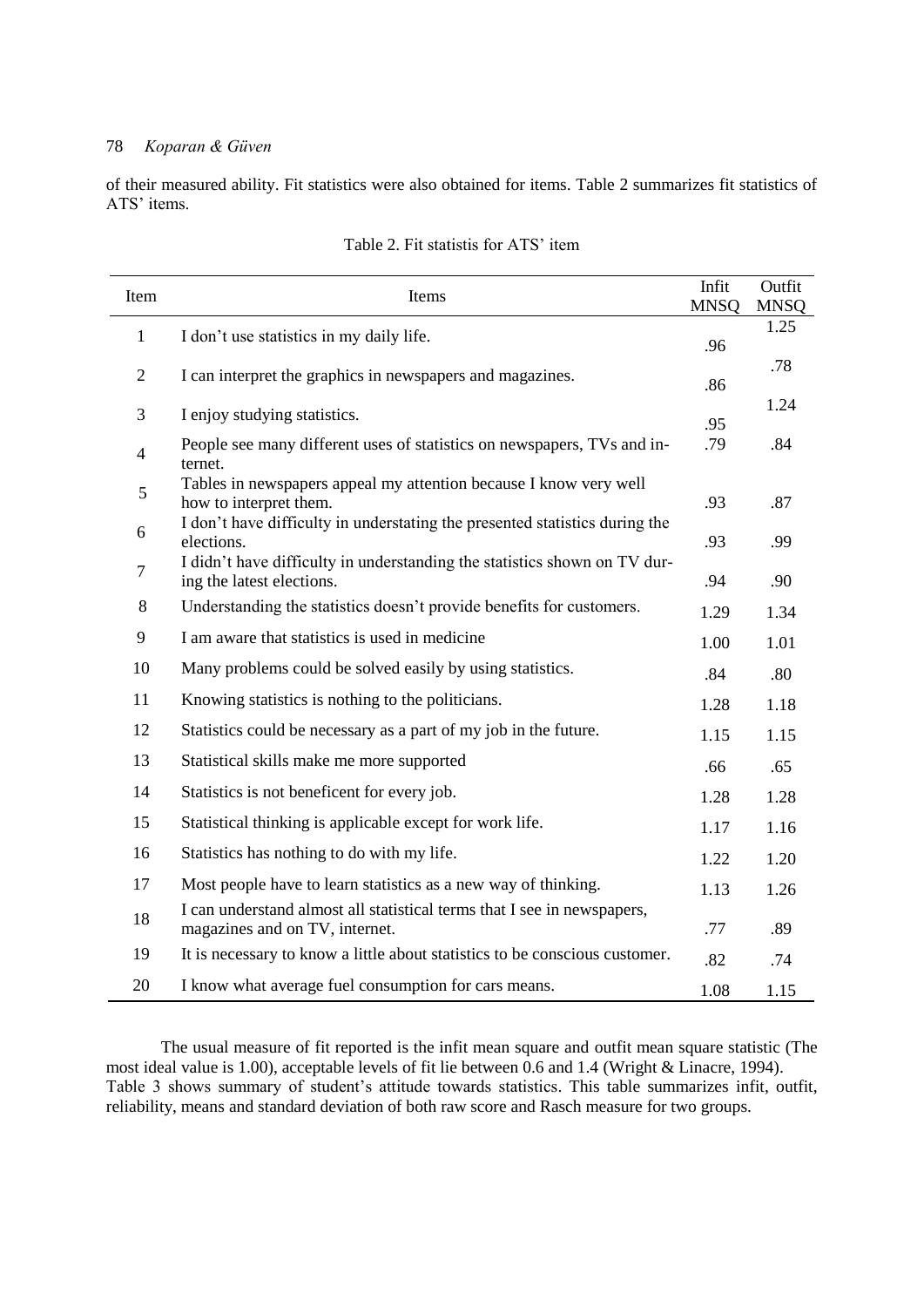|              |           |      | Raw Score                |      | <b>Rasch Score</b>       | Infit | Outfit | Reliability | N  |
|--------------|-----------|------|--------------------------|------|--------------------------|-------|--------|-------------|----|
|              |           | Mean | <b>Standart</b><br>Error | Mean | <b>Standart</b><br>Error |       |        |             |    |
| Intervention |           |      |                          |      |                          |       |        |             |    |
|              | Pre test  | 72.8 | 13.7                     | .51  | .63                      | 1.15  | 1.11   | .78         | 35 |
| Control      | Post test | 84.1 | 9.8                      | 1.02 | .58                      | 1.01  | .99    | .72         | 35 |
|              | Pre test  | 72.9 | 9.0                      | .55  | .44                      | 1.01  | 1.02   | .70         | 35 |
| Total        | Post test | 73.7 | 12.8                     | .57  | .54                      | 1.01  | 1.01   | .82         | 35 |
|              | Pre test  | 72.9 | 11.6                     | .51  | .56                      | 1.09  | 1.07   | .76         | 70 |
|              | Post test | 78.8 | 12.6                     | .78  | .60                      | 1.01  | 1.01   | .80         | 70 |

Table 3. Summary of student's attitude towards statistics

Infit and outfit close to ideal value (1.00). Person reliability is between .70 and .82 (good). As is shown in this table, learners' performance has improved in posttest. But intervention group shows important improvement in attitude, from .51 to 1.02 logits. Table 4 shows pre test and post test person measures for two groups.

Rasch measures of item were subjected to analyses because they are both linear and interval. The Rasch model is a quantitative, probabilistic measurement model that can convert raw data from the participants' ATS performances into equal-interval scales suitable for comparison. Table 5 shows person ability measures for pretest and post test.

Winsteps software includes an item-person map in which person movement quality and item difficulty relations can be seen. Estimates of fit and error are tabulated along with movement quality and difficulty estimates. Item difficulty is expressed in terms of logits: zero is average; negative is easier; and positive is becoming more difficult. Person movement quality is estimated in relation to item difficulty estimates the higher the positive values the better the quality of movement (Bond & Fox, 2001). Figure 1 shows person item map for intervention group at ATS' pre and post test.

Note that the measurement unit is common to both person movement quality and item. Persons left side of the map are located. Items are located in right side of the map. It is a logit scale an interval scale. Persons and items are located on the map according to their movement quality and difficulty estimates, respectively (Bond & Fox, 2001). "M" markers along the map indicate the location of the mean measure. Likewise, a marker of "S" indicates one standart deviation from the mean and "T" indicates two standard deviations from the mean, as shown by Figure 1. The mean of item difficulties is adopted by default as the 0 point. Each X represents the estimate for one subject person. As shown in Figure 1 project-based learning has led to changes in the attitudes of students. Independent t-test was performed by Rasch scores in Table 5 to determine whether a significant difference exists between the pre-test scores of the students in experimental and control groups and the results were given in Table 5.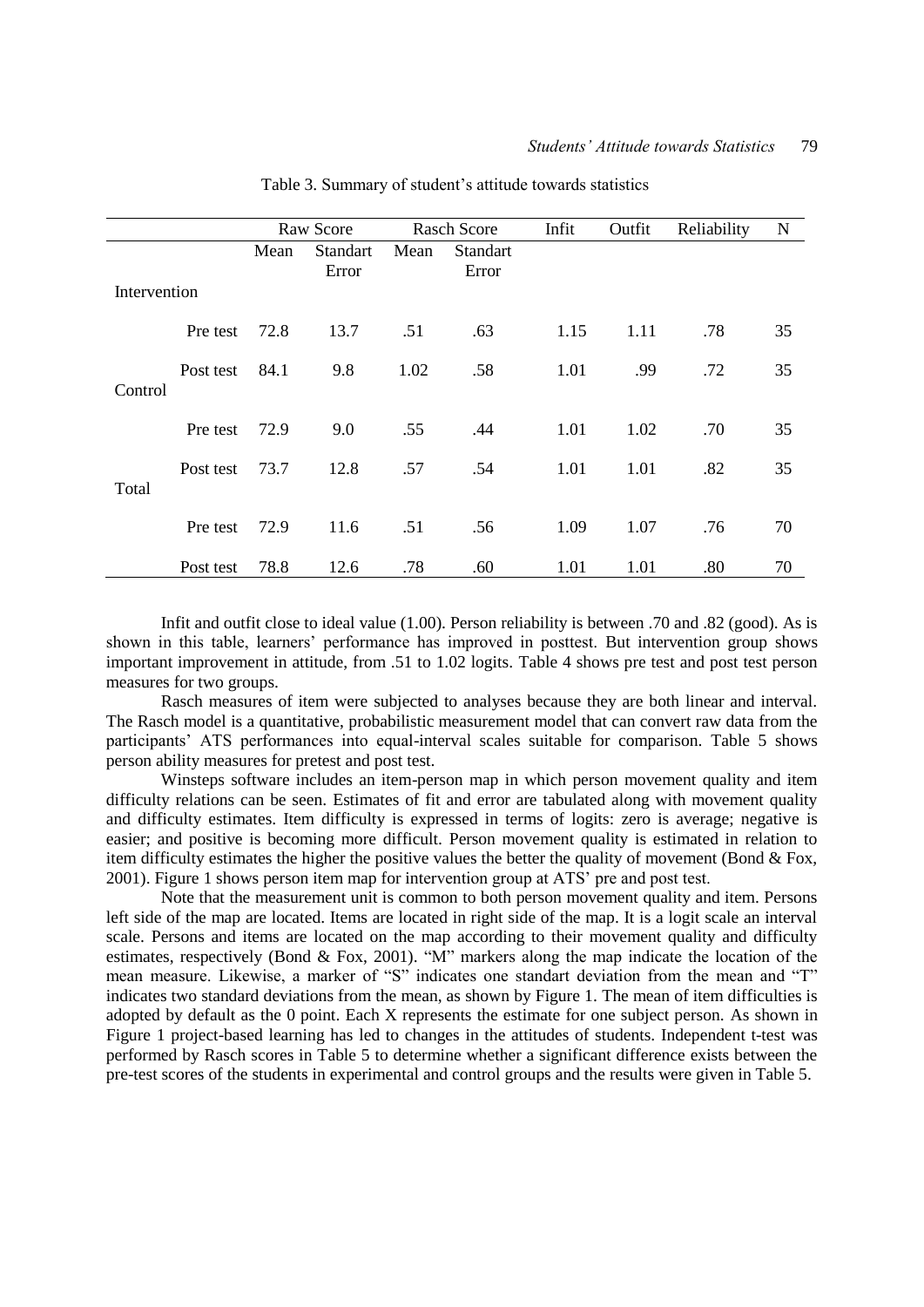|                |       |          | Intervention |           |       | Control          |       |           |
|----------------|-------|----------|--------------|-----------|-------|------------------|-------|-----------|
|                |       | Pre-test |              | Post-test |       | Pre-test         |       | Post-test |
| $\overline{P}$ | Raw   | Rasch    | Raw          | Rasch     | Raw   | Rasch            | Raw   | Rasch     |
|                | Score | Score    | Score        | Score     | Score | Score            | Score | Score     |
| $\mathbf{1}$   | 64    | .10      | 96           | 1.84      | 70    | $\overline{.37}$ | 96    | 1.95      |
| $\overline{2}$ | 61    | .00      | 88           | 1.07      | 69    | .33              | 92    | 1.47      |
| 3              | 73    | .40      | 80           | .68       | 59    | $-.08$           | 62    | .09       |
| $\overline{4}$ | 90    | 1.27     | 77           | .57       | 69    | .33              | 48    | $-41$     |
| 5              | 84    | .88      | 98           | 2.34      | 63    | .08              | 89    | 1.24      |
| 6              | 84    | .88      | 71           | .36       | 82    | .98              | 51    | $-.30$    |
| 7              | 78    | .60      | 94           | 1.56      | 74    | .56              | 78    | .67       |
| 8              | 73    | .40      | 72           | .39       | 81    | .92              | 56    | $-12$     |
| 9              | 52    | $-.28$   | 65           | .17       | 69    | .33              | 81    | .80       |
| 10             | 70    | .30      | 82           | .77       | 65    | .16              | 77    | .63       |
| 11             | 58    | $-0.09$  | 96           | 1.84      | 62    | .04              | 76    | .59       |
| 12             | 75    | .48      | 95           | 1.68      | 87    | 1.32             | 78    | .67       |
| 13             | 77    | .55      | 88           | 1.07      | 77    | .70              | 76    | .59       |
| 14             | 51    | $-.31$   | 97           | 2.05      | 75    | .60              | 86    | 1.05      |
| 15             | 67    | .20      | 95           | 1.68      | 81    | .92              | 64    | .16       |
| 16             | 72    | .37      | 87           | 1.01      | 70    | .37              | 77    | .63       |
| 17             | 66    | .16      | 80           | 1.20      | 80    | .86              | 62    | .09       |
| 18             | 71    | .33      | 88           | 1.07      | 72    | .46              | 50    | $-.34$    |
| 19             | 71    | .33      | 73           | .43       | 58    | $-.13$           | 63    | .12       |
| 20             | 76    | .51      | 100          | 3.91      | 69    | .33              | 81    | .80       |
| 21             | 69    | .26      | 78           | .60       | 64    | .12              | 70    | .37       |
| 22             | 87    | 1.05     | 96           | 1.84      | 79    | .81              | 56    | $-12$     |
| 23             | 86    | .99      | 87           | 1.01      | 74    | .56              | 74    | .52       |
| 24             | 89    | 1.19     | 93           | 1.45      | 81    | .92              | 82    | .85       |
| 25             | 96    | 2.04     | 84           | .86       | 76    | .65              | 80    | .76       |
| 26             | 92    | 1.46     | 74           | .46       | 74    | .56              | 83    | .90       |
| 27             | 92    | 1.46     | 87           | 1.01      | 77    | .70              | 66    | .23       |
| 28             | 76    | .51      | 90           | 1.20      | 57    | $-.17$           | 68    | .30       |
| 29             | 43    | $-.59$   | 87           | 1.01      | 57    | $-.17$           | 82    | .85       |
| 30             | 52    | $-.28$   | 65           | .17       | 82    | .98              | 90    | 1.31      |
| 31             | 80    | .68      | 75           | .50       | 84    | 1.11             | 55    | $-16$     |
| 32             | 96    | 2.04     | 82           | .77       | 79    | .81              | 87    | 1.11      |
| 33             | 59    | $-.06$   | 65           | .17       | 84    | 1.11             | 86    | 1.05      |
| 34             | 64    | .10      | 100          | 3.91      | 92    | 1.80             | 88    | 1.17      |
| 35             | 53    | $-.25$   | 80           | .68       | 61    | .00              | 71    | .40       |

Table 4. Raw scores and Rasch scores of person

Table 5. Independent two sample t test results

|          | Group           | N | Mean    | <b>SD</b> | SD Error | sd |         |      |
|----------|-----------------|---|---------|-----------|----------|----|---------|------|
|          |                 |   | (Logit) |           | Mean     |    |         |      |
| Pre-test | Intervention 35 |   |         | .64       |          | 68 | $-.336$ | .738 |
|          | Control         |   |         | .46       | .08      |    |         |      |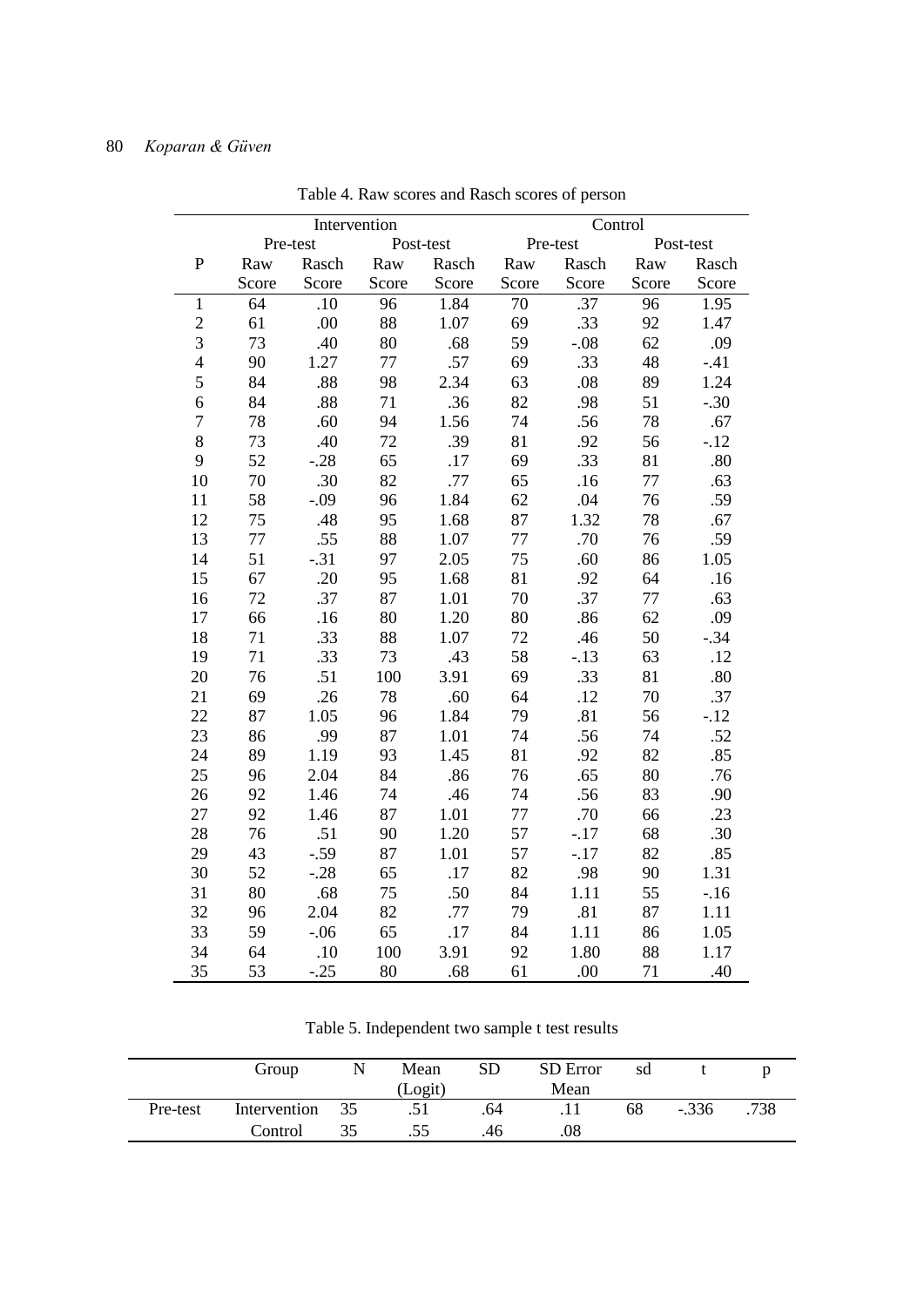

Figure 1. Person item maps for intervention group at ATS' pre and post test

Looking at the measures of the two groups pre-test averages are very close to each other (.51 and .55). The result of the intervention and control groups compared to pretest prior to the application by the t test results, there is no difference between ATS of groups  $t(68) = -.336, p > .05$ .

| Intervention |    | Mean    | SD  | <b>SD</b> Error | sa |          |      |
|--------------|----|---------|-----|-----------------|----|----------|------|
| Group        |    | (Logit) |     | Mean            |    |          |      |
| Pre-test     | 35 |         | .64 | . 1 1           | 34 | $-3.553$ | .001 |
| Post-test    |    | 18      |     | .15             |    |          |      |

Table 6. Intervention group pre and post test t test results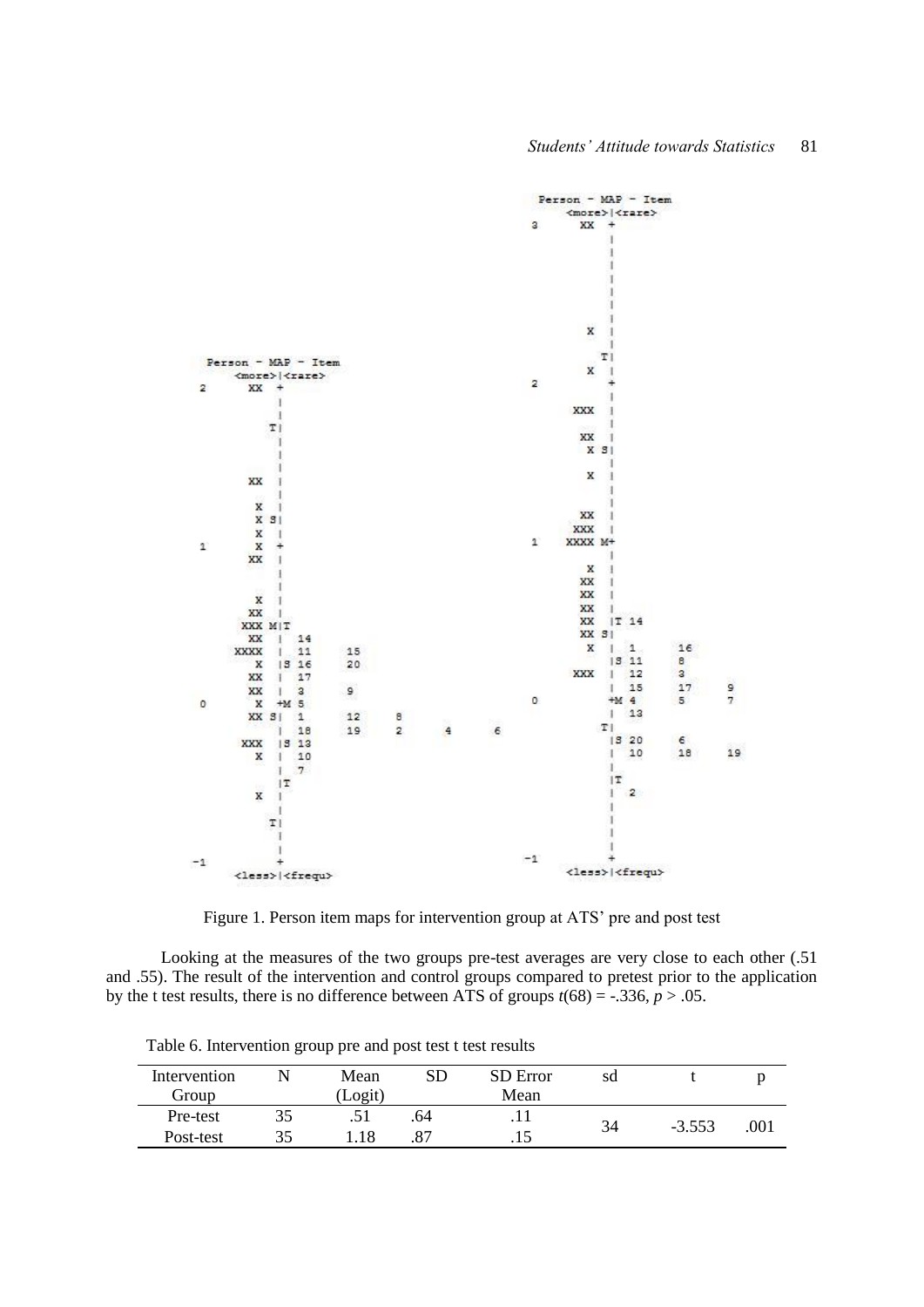Looking at the measures of the intervention groups the average score of students at the pre-test was .51 (*SD* = .64), while the average score at post was 1.18 (*SD* = .87). Results from a dependent *t*test indicate that this difference was significant,  $t(34) = -3.553$ ,  $p < .05$ . Project-based learning approach may be regarded as a positive effect on students' ATS.

|                       |          |                 | $\mathbf{1}$ |                  |    |        |      |
|-----------------------|----------|-----------------|--------------|------------------|----|--------|------|
| Control<br>Group      |          | Mean<br>(Logit) | SD           | SD Error<br>Mean | sd |        |      |
| Pre-test<br>Post-test | 35<br>35 | .55<br>57       | .46<br>.55   | .08<br>.09       | 34 | $-163$ | .871 |

Table 7. Control group pre and post test t test results

Looking at the measures of the control groups the average score of students at the pre-test was .55 (*SD* = .46), while the average score at post-test was .57 (*SD* = .55). Results from a dependent *t*-test indicate that this difference was significant,  $t(34) = -163$ ,  $p > 0.05$ . Traditional teaching method may not be regarded as if it has a positive effect on students' ATS.

Table 8. Analysis of Covariance results

| Source  | SS     | αı | MS    |        |      |
|---------|--------|----|-------|--------|------|
| Pretest | .043   |    | .043  | .078   | .781 |
| Method  | 6.494  |    | 6.494 | 11.738 | .001 |
| Error   | 37.070 | б. | .553  |        |      |

A one-way analysis of covariance (ANCOVA) was conducted for this study. The independent variable project based learning approach, the dependent variable was the students' statistics ability scores and the covariate was the students' score on the pretest. The ANCOVA was significant, *F*(1, 67)  $= 11.738$ ,  $p < .05$  and  $\omega^2 = .15$ . According to the results of ANCOVA, the intervention group's and control group's pre-test scores are under control, a statistically significant difference was found between post-test scores.

### **Discussion and Conclusion**

The purpose of this study was to investigate the effects of project-based learning on attitudes of eighth grade students. For this reason, experimental and control groups were formed for the study. Whereas project-based learning was applied to the experimental group, traditional teaching (instruction based on student textbooks) was applied to the control group in the study. With this aim, projects and ATS were developed and applied to the students. The results of the study revealed that the attitude towards statistics, there was a significant difference between the experimental and the control groups. As presented in the pre-test findings of attitude towards statistics of students, there was no significant difference between the experimental and control groups in terms of their attitudes towards statistics. Post-test findings showed that the experimental group performed better than the control group. In other words, the students who were educated by project-based learning had more positive attitudes towards statistics than those who were educated by the instruction based on student textbooks.

These results support project-based learning approach can be applied in other studies. Baert, Beunens and Dekeyser (2002) emphasizes that, project based learning approach makes learning easier and more enjoyable. They advocated that project based learning may constitute an excellent learning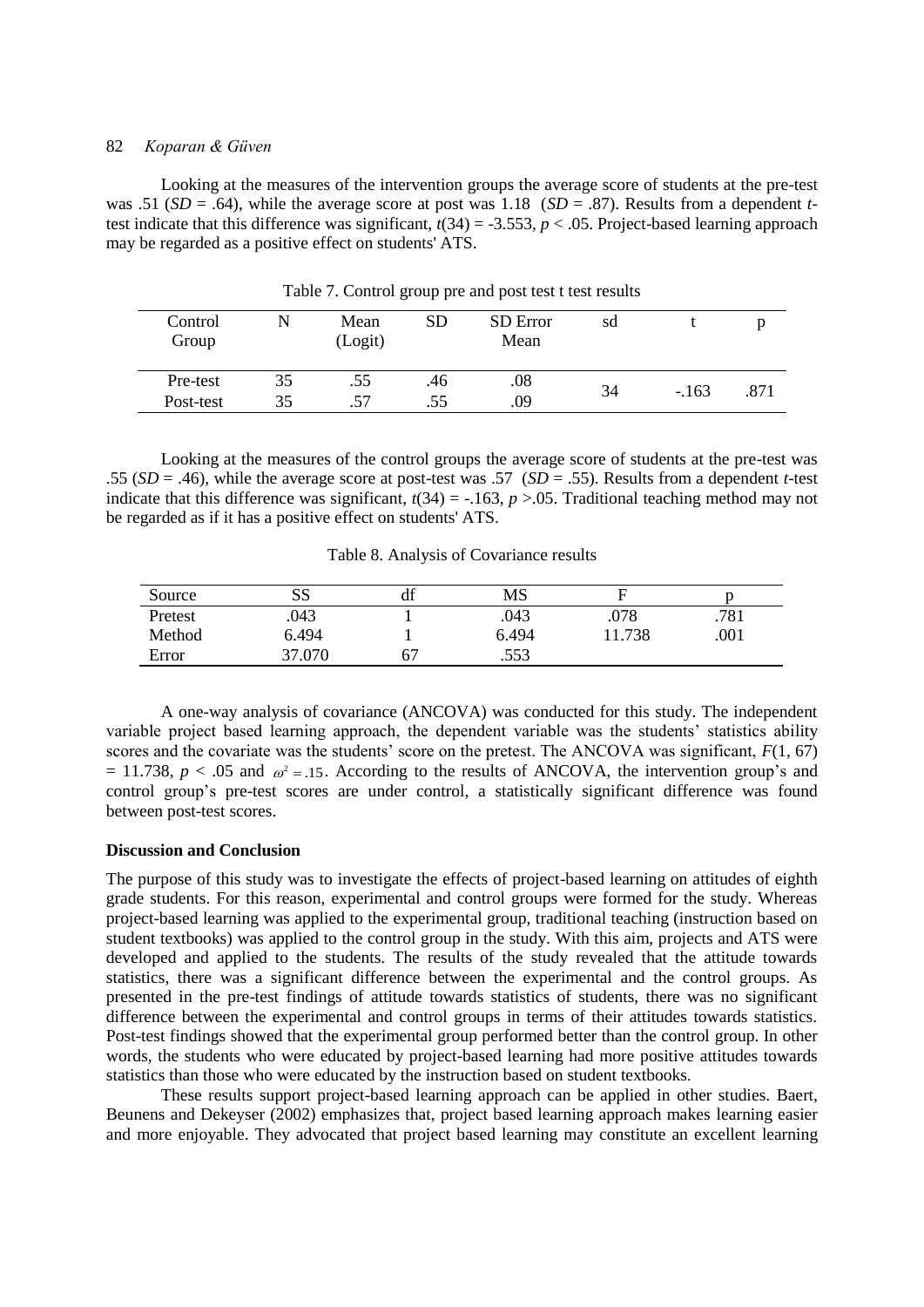environment. Projects enable students to carry out an activity in accordance with their own interests (Cruickshank, Jenkins & Metcalf, 2003; Shearer & Quinn, 1996). Looking at this perspective positive change in attitudes can be seen as a factor that is expected in a project based learning environment. Papastergiou (2005) expressed that design and development of web sites related to teachers' educational projects were increased their interest in the educational process of web page design. Solomon (2003) emphasized that a well-designed project will increase the students' desire and interest. Erdem and Akkoyunlu (2002), Aladağ (2005), Gültekin (2005), Çiftçi (2006), Özdemir (2006), Yalçın, Turgut and Büyükkasap (2009) and Baş and Beyhan (2010) carried out studies by project-based learning in different learning atmospheres. They explored students' attitudes towards courses by project-based learning. In their studies, they found that there was a significant difference in the attitude levels towards the lesson between the groups, which project-based learning and the other group for which the instruction based on student textbooks were used. The students who were educated by project-based learning had developed more positive attitudes towards the lesson than the students who were educated by the instruction based on student textbooks. These results resemble to the result of this study. It can be said based on the findings; project-based learning was more effective on the development of students' attitudes towards lesson than the instruction based on student textbooks. However, some researchers investigated the effects of project-based learning approach on learning process and learners' attitudes (Demirel et all., 2000; Yurtluk, 2003). In their researches, it was found that there was no significant difference between pre- and post-test results of attitude scale in control and experimental groups.

There are research studies that explain the advantages of using project-based learning in educational settings (Demirel et al., 2000; Korkmaz, 2002; Yurtluk, 2003; Gültekin, 2005). However, only a few of them have focused on project-based learning in statistics teaching. These studies which were on the investigation of project-based learning were carried out in middle school level by comparing project-based learning with traditional methods. However, this study focuses on the effects of project-based learning with comparison to the traditional teaching. From this perspective, this research can be stated to have a significant value. By carrying out this study, the researcher hopes that project-based learning can receive more attention and enjoy more popularity amongst mathematics teachers at all grade levels.

There is general consensus in the mathematics education community that students need a deep and meaningful understanding of any mathematical content. Consequently, project based learning approach would be useful for teachers to consider the appropriate formative experiences that will foster the students' capacity for ongoing statistical learning, help them reflect on the nature of statistics, and help them value statistical knowledge and literacy in improving the education of all the citizens.

Teachers should be more informed about students' thoughts and attitudes towards statistics (Mvududu, 2003). Defining attitudes towards statistics of the students and planning the instruction process to improve their statistical literacy in a positive direction will contribute to increase the students' succes in maths. Teachers raise awareness to students about the practical applications of statistical research. Thus teachers can help improve students' attitudes.

### **References**

- Aladağ, S. (2005). *Proje tabanlı öğrenme yaklaşımının matematik dersinde ilköğretim öğrencilerinin akademik başarılarına ve derse yönelik tutumlarına etkisi*. Unpublished master's thesis. Gazi Üniversitesi Sosyal Bilimler Enstitüsü, Ankara.
- Baert, H., Beunens, L., & Dekeyser, L. (2002). *Projectonderwijs: Sturen en begeleiden van leren en werken [Project-based education: Steering and guiding to learn and work]*. Leuven: Acco.
- Bailey B., Spence D. J. , & Sinn R. (2013). Implementation of Discovery Projects in Statistics *Journal of Statistics Education.* 21 (3). [www.amstat.org/publications/jse/v21n3/bailey.pdf](http://www.amstat.org/publications/jse/v21n3/bailey.pdf)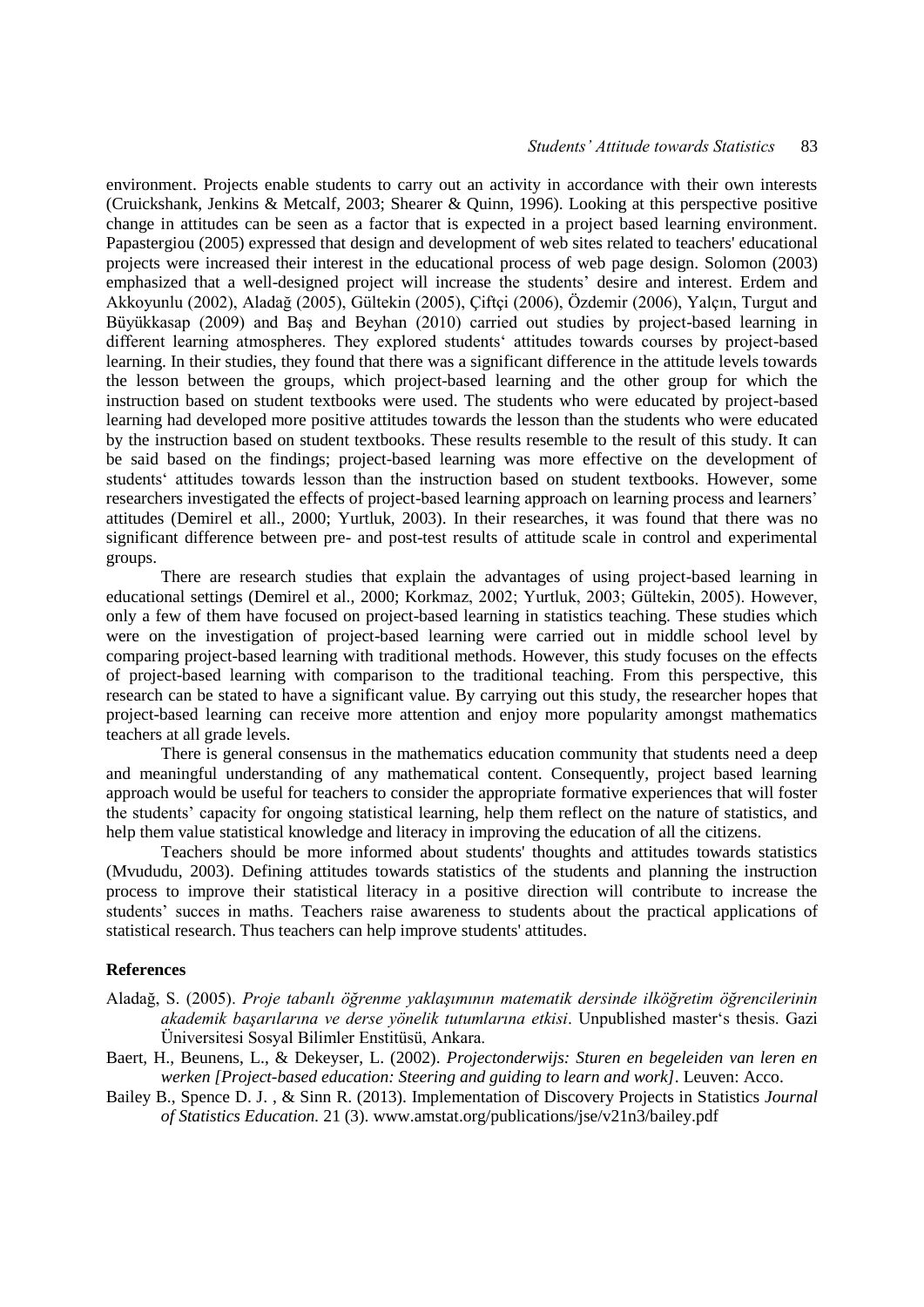- 84 *Koparan & Güven*
- Baş, G., & Beyhan, Ö. (2010). Effects of multiple intelligences supported project-based learning on students' achievement levels and attitudes towards English lesson. *International Electronic Journal of Elementary Education*, *2*(3), 365-386.
- Bond, T. G., & Fox, C. M. (2001). *Applying the rasch model; fundamental measurement in the human sciences*. Mahwah New Jersey: Lawrence Erlbaum Associates.
- Bond, T. & Fox, C. (2007). *Applying the Rasch model. Fundemental measurement in the humen sciences* (2nd). Mahwah, NJ: LEA
- Buck Institute for Education, 2010. *What is PBL?* http://www.bie.org/about/what\_is\_pbl
- Carnell L. J. (2008). The Effect of a Student-Designed Data Collection Project on Attitudes Toward Statistics. *Journal of Statistics Education,* Volume 16, Number 1.
- Cruickshank, D. R., Jenkins, D. B., & Metcalf, K. K. (2003). *The act of teaching.* New York, NY: McGraw-Hill.
- Cruise, J. R., Cash, R. W., & Bolton, L. D. (1985), "Development and Validation of an Instrument to Measure Statistical Anxiety," in *American Statistical Association Proceedings of the Section on Statistical Education*, pp. 92–98.
- Çiftçi, S. (2006). *Sosyal bilgiler öğretiminde proje tabanlı öğrenmenin öğrencilerin akademik risk alma düzeylerine, problem çözme becerilerine, erişilerine, kalıcılığa ve tutumlarına etkisi*. Unpublished doctoral dissertation. Selçuk Üniversitesi Sosyal Bilimler Enstitüsü, Konya.
- Dauphinee, T. L., Schau, C., & Stevens, J. J. (1997). Survey of Attitudes Toward Statistics: Factor structure and factorial invariance for females and males. *Structural Equation Modeling,* 4, 129– 141.
- Demirel, Ö., Başbay, A., Uyangör, N., & Bıyıklı, C. (2000). Proje tabanlı öğrenme modelinin öğrenme sürecine ve öğrenci tutumlarına etkisi. *IX. Eğitim Bilimleri Kongresi Bildirileri*. Abant İzzet Baysal Üniversitesi Eğitim Fakültesi, Bolu.
- Dempster, M., & McCorry, N. K. (2009). The role of previous experience and attitudes toward statistics in statistics assessment outcomes among undergraduate psychology students. *Journal of Statistics Education,* 17(2).
- Erdem, M., & Akkoyunlu, B. (2002). İlköğretim sosyal bilgiler dersi kapsamında besinci sınıf öğrencileriyle yürütülen ekiple proje tabanlı öğrenme üzerine bir çalışma. *İlköğretim-Online*, 1(1), 2– 11.
- Gal, I., & Ginsburg, L. (1994). The role of beliefs and attitudes in learning statistics: towards an assessment framework. *Journal of Statistics Education, 2*(2). www.amstat.org/publications/jse/
- Gültekin, M. (2005). The effects of project-based learning on learning outcomes in the 5th grade social studies course in primary education. *Educational Sciences: Theory and Practice, 5*(2), 548– 556.
- Harris, J., H., & L., G., Katz. (2001). *Young investigators: The project approach in the early years*. New York: Teachers College Press.
- Jung, H., Jun.,W., & L. Gruenwald. 2001. *A Design and Implementation of Web-Based Project-Based Learning Support Systems*. www.cs.ou.edu/~database/documents/jjg01.pdf
- Korkmaz, H. (2002). *Fen eğitiminde proje tabanlı öğrenmenin yaratıcı düşünme, problem çözme ve akademik risk alma düzeylerine etkisi*. Unpublished doctoral dissertation. Hacettepe Üniversitesi Sosyal Bilimler Enstitüsü, Ankara.
- Linacre, J.M. (2011). Winsteps® (Version 3.72.3) [Computer Software]. Beaverton, Oregon: Winsteps.com. http://www.winsteps.com/
- McLeod, D. B. (1992). Research on affect in mathematics education: A reconceptualization. In D. G. Grouws (Ed.), *Handbook of research on mathematics teaching and learning* (pp. 575–596). New York: McMillan Library Reference.
- Moursund, D. (1999). *Project Based Learning Using Information Technology*, ISTE Publications.